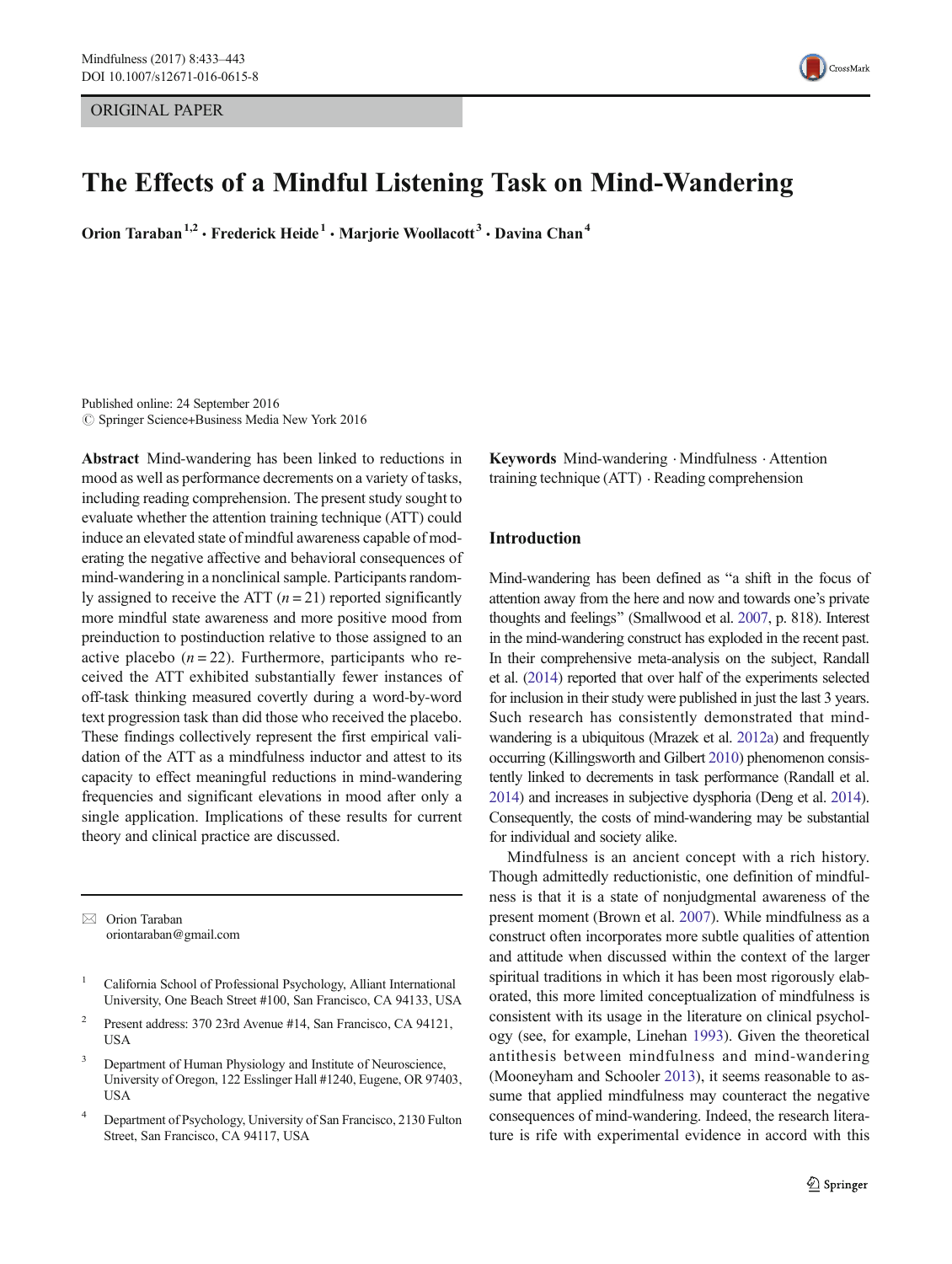prediction. For example, meditators who participated in a 10 day, intensive mindfulness retreat demonstrated significant improvements on measures of working memory and sustained attention relative to their baseline scores (Chambers et al. [2008\)](#page-9-0), indicating that mindfulness meditation is capable of inducing meaningful cognitive gains in a limited time frame. In fact, the single application of an 8-min mindful breathing exercise has been shown to be efficacious in reducing the frequency of mind-wandering episodes during a vigilance task compared to active control conditions (Mrazek et al. [2012b\)](#page-10-0). Consequently, though benefit does seem to be correlated positively with frequency and duration of practice (Kuyken et al. [2013\)](#page-9-0), even state-like transitions into mindful awareness are apparently capable of inducing meaningful alterations in mind-wandering frequency. While the empirical evidence demonstrating the salutary effects of mindfulness has not been unilaterally positive—for example, researchers recently demonstrated that participants in a mindfulness condition were significantly more likely to fabricate false memories compared with those in a behavioral placebo control (Wilson et al. [2015\)](#page-10-0)—the literature generally supports the conclusion that mindfulness meditation is a safe and effective intervention, linked experimentally to improvements in task performance and theoretically to elevations in subjective mood.

Numerous studies have observed a significant correlation between mind-wandering and dysphoria. Some maintain that depreciations in mood tend to precede off-task thinking (Poerio et al. [2013](#page-10-0); Smallwood et al. [2009](#page-10-0); Smallwood and O'Connor [2011;](#page-10-0) Smallwood et al. [2007\)](#page-10-0); others assert that offtask thinking tends to precede depreciations in mood (Killingsworth and Gilbert [2010;](#page-9-0) Mooneyham and Schooler [2013\)](#page-10-0). The debate over the causal prepotency of mindwandering and dysphoria is unlikely to be resolved conclusively. However, if attention and affect are indeed reciprocally influential, then attentional regulation may help to resolve emotional problems in much the same way that emotional regulation has been shown to resolve attentional problems (Carriere et al. [2008](#page-9-0)).

One method of attentional regulation that has shown clinical promise is the attention training technique (ATT; Wells [2007\)](#page-10-0), which seeks to address one of the risk factors associated with psychological dysfunction: self-focused attention (SFA). Such a locus of attention is subject to maintaining a positive feedback loop capable of both amplifying otherwise harmless thoughts or sensations to distressing proportions and preventing an individual from attending to neutral or positive cues in the environment that could serve to disconfirm metacognitive distortions (Wells and Matthews [1996](#page-10-0)). In this way, SFA may be conceptualized as a kind of guarded hypervigilance of the self, a form of self-regard qualitatively antithetical to the warm attitude of acceptance associated with self-compassion (Holas and Jankowski [2013\)](#page-9-0). If the maladaptive cycle of rumination supported by self-focused attention was interrupted, the cognitive resources that would otherwise be fruitlessly expended could then be marshaled in the service of more functional coping strategies likely to induce symptom alleviation.

Taken as a whole, the literature suggests that the ATT is an effective intervention in the treatment of many psychological disorders, including major depressive disorder (Papageorgiou and Wells [2000](#page-10-0)), generalized anxiety disorder (Wells [2000\)](#page-10-0), panic disorder (Wells [1990\)](#page-10-0), schizophrenia (Levaux et al. [2011](#page-9-0); Valmaggia et al. [2007\)](#page-10-0), and hypochondriasis (Papageorgiou and Wells [1998\)](#page-10-0). Most of these studies, however, employed a case study methodology. While such an approach suggests that the ATT is well-tolerated and effective in clinical settings, case studies are subject to low reliability and generalizability. More recently, a pair of adequately powered, controlled trials has indicated that the ATT is also efficacious in lowering the frequency of self-reported intrusive thoughts in participants with a history of trauma (Callinan et al. [2014](#page-9-0); Nassif and Wells [2014\)](#page-10-0), suggesting that the technique may contribute to posttraumatic stress disorder symptom reduction when applied in conjunction with other methods. Furthermore, the mechanism through which the ATT has been hypothesized to exert its therapeutic effect, mitigation of maladaptive SFA levels, has been empirically validated. In a recent controlled trial, Fergus et al. ([2014](#page-9-0)) observed that participants in an ATT condition exhibited increases in self-reported external locus of attention compared with participants assigned to mindfulness-based progressive muscle relaxation (MB-PMR). This finding builds on a previous study in which participants exposed to the ATT reported significantly more neutral focus than did those administered progressive muscle relaxation relative to their respective preinduction attentional loci (Sharpe et al. [2010](#page-10-0)). Such studies also imply an important conceptual distinction between the psychological dimensions and the physical dimensions of personhood. As defined by Wells, self-focused attention is associated with the former construct. Consequently, both attenuation of attentional perseverance on the psychological self and accentuation of attentional perseverance on the physical self have been linked with reductions in psychopathological symptoms—presumably because both reduce levels of SFA under the current definition.

The ATT is a brief, listening exercise. However, the technique has been reconceptualized more than once since its introduction according to the putative mechanisms of action identified by its investigators. For example, the ATT has been variously labeled a form of attentional training (Wells [1990](#page-10-0)), a tool for improving metacognitive flexibility (Papageorgiou and Wells [2000](#page-10-0)), and a neurobehavioral intervention (Fergus and Bardeen [2016](#page-9-0)). However, in no explication of either the theory or effectiveness of the ATT has the technique been considered a mindfulness inductor. This is somewhat surprising given both the content of the technique (i.e., paying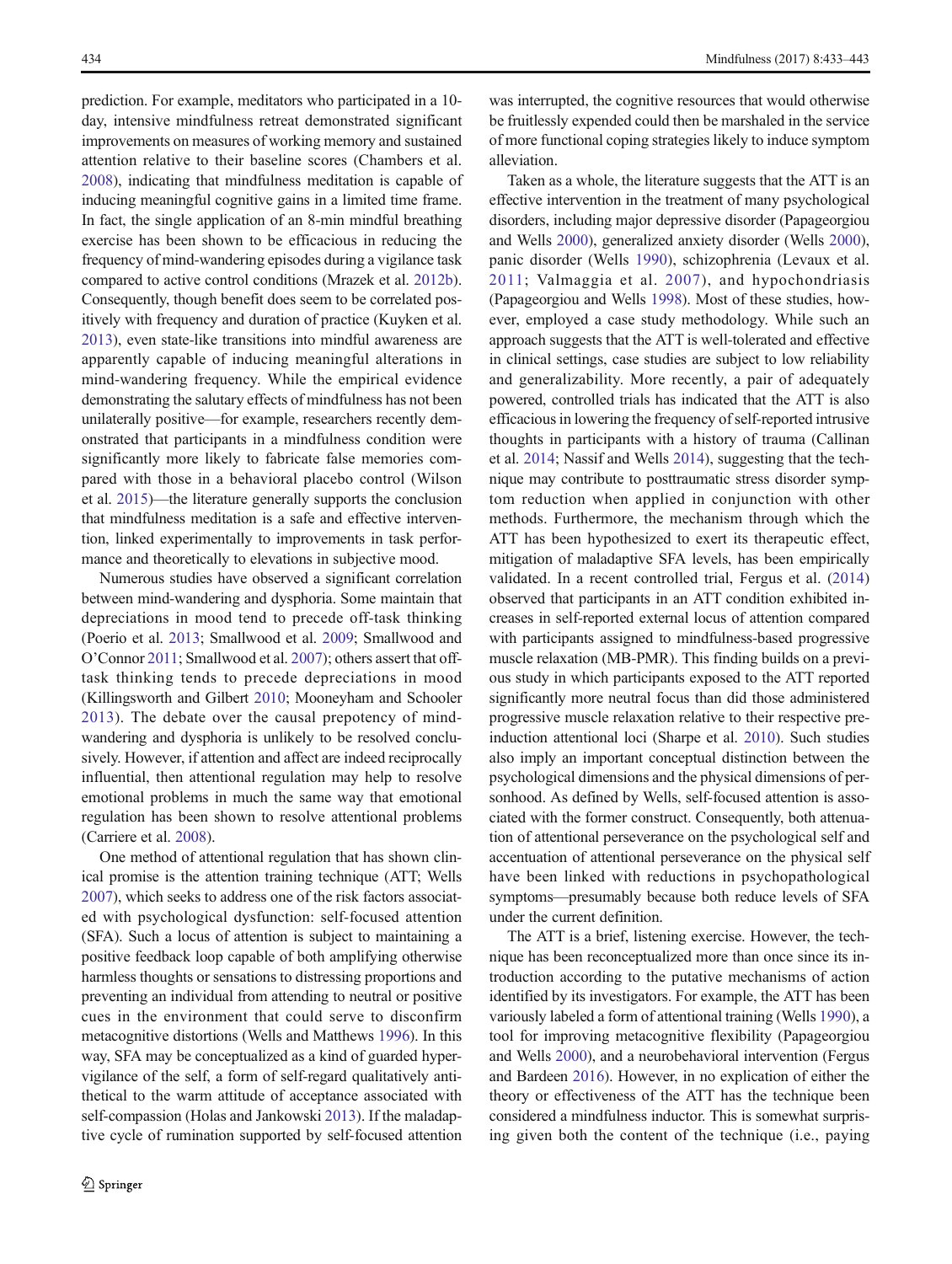attention to auditory stimuli) and the instructions given to participants (i.e., "The aim is to practice focusing your attention no matter what you might become aware of.^ [Wells [2009,](#page-10-0) p. 61]). Indeed, the practice of becoming increasingly aware of sensations present in the here-and-now is an essential hallmark of mindfulness meditation (Brown and Ryan [2003\)](#page-9-0). Though Wells [\(2002\)](#page-10-0) has identified both mindfulness meditation and attention training as pathways to state mindfulness, he is careful to maintain a conceptual boundary between the two categories. Consequently, the ATT has yet to be empirically validated as a mindfulness technique.

Furthermore, the effectiveness of the technique could be assessed across a broader spectrum of domains: both clinical and subclinical. Recent studies have indicated that the ATT is tolerated well by nonclinical participants and may be effective in reducing subclinical anxiety (Fergus et al. [2014](#page-9-0)), intrusive thoughts (Callinan et al. [2014\)](#page-9-0), and impulsive selfgratification in children (Murray et al. [2016](#page-10-0)). Such findings suggest that the technique may be appropriate for addressing other subclinical issues, such as maladaptive mind-wandering. If mind-wandering presupposes an internal locus of attention (Smallwood and Schooler [2006\)](#page-10-0) and the ATT has been shown effective in attenuating SFA (Fergus et al. [2014\)](#page-9-0), then it is reasonable to predict that administration of the ATT should lead to reductions in mind-wandering frequency. Though one study to date has corroborated this expectation (Levaux et al. [2011](#page-9-0)), its case study methodology and clinical sample substantially restrict the generalizability of its findings. Reproduction of these results utilizing a more robust design would be necessary before the ATT could claim efficacy in this regard. Furthermore, as SFA has been implicated in the perpetuation of negative affect in both the attention training literature (Wells and Matthews [1996](#page-10-0)) and the mind-wandering literature (Mooneyham and Schooler [2013](#page-10-0)), an intervention expressly designed to increase external locus of attention, such as the ATT, should reduce subjective levels of dysphoria. Finally, given that excessive self-focus has been implicated in impoverished mental models (Smallwood et al. [2008\)](#page-10-0) and deficits in memory consolidation (Smallwood et al. [2007](#page-10-0)), a technique that facilitates greater external focus, like the ATT, should improve performance on tasks known to require higher-order cognitive processing, such as reading comprehension. In a recent article, Mrazek, Franklin, Phillips, Baird, and Schooler collectively lament that "little progress has been made in establishing empirically validated strategies that dampen mind wandering's disruptive influence" [\(2013](#page-10-0), p. 776).

The present study sought to address this gap in the research literature by examining whether a single application of the ATT could induce increases in mindfulness as revealed by alterations in participants' cognition, affect, and behavior. Three experimental hypotheses were formulated. Compared to participants in the control condition, participants in the experimental condition were expected to experience (1) higher

levels of mindful awareness, (2) more positive subjective mood, and (3) more mindful reading behavior.

# Method

## Participants

Forty-three participants were recruited for the study at a major research university in the Pacific Northwest. Participants were undergraduate students enrolled in the Institute of Neuroscience and the Department of Human Physiology (79 %) and doctoral candidates completing their dissertation research (21 %). The former received course credit for their participation; the latter, a small stipend for their time. There was no attrition. Participants were predominantly female (77 %) and Caucasian (72 %); the mean age was 22.3 years old (SD = 3.47). The vast majority (95 %) professed little to no experience (fewer than ten sessions) with mindfulness meditation.

## Procedure

At the onset of the experiment, a fair coin was flipped to determine the treatment level of the initial participant block. The treatment level of the subsequent blocks alternated regularly thereafter. Thus, participants were randomly assigned to either the Experimental (ATT;  $n = 21$ ) or the Control (UAI;  $n = 22$ ) condition.

Each group was greeted by the principal investigator and conducted through an informed consent procedure, in which participants were given information on the experimental protocol as well as afforded an opportunity to ask questions and receive answers. Those who chose to continue their involvement in the study ( $n = 43, 100\%$ ) indicated their consent to do so both verbally and in writing. Participants then completed the demographic questionnaire and the first administration of the Mindful Attention Awareness Scale-State (MAAS-S) and the Affect Range Scale (ARS).

Next, participants were led into the laboratory and conducted through the attention induction appropriate to their condition. During this time, participants were seated comfortably in chairs arranged in a row and facing one side of the laboratory; the principal investigator stood behind the chairs for the duration of the procedure, out of the participants' direct line of sight. Participants completed the second administration of the MAAS-S and the ARS immediately following their respective inductions.

Once these surveys were collected, participants were instructed to move their chairs forward 4 ft so that they were sitting directly in front of a computer terminal. Each terminal was separated by partitions on either side, creating a semiprivate cubicle for each participant. The principal investigator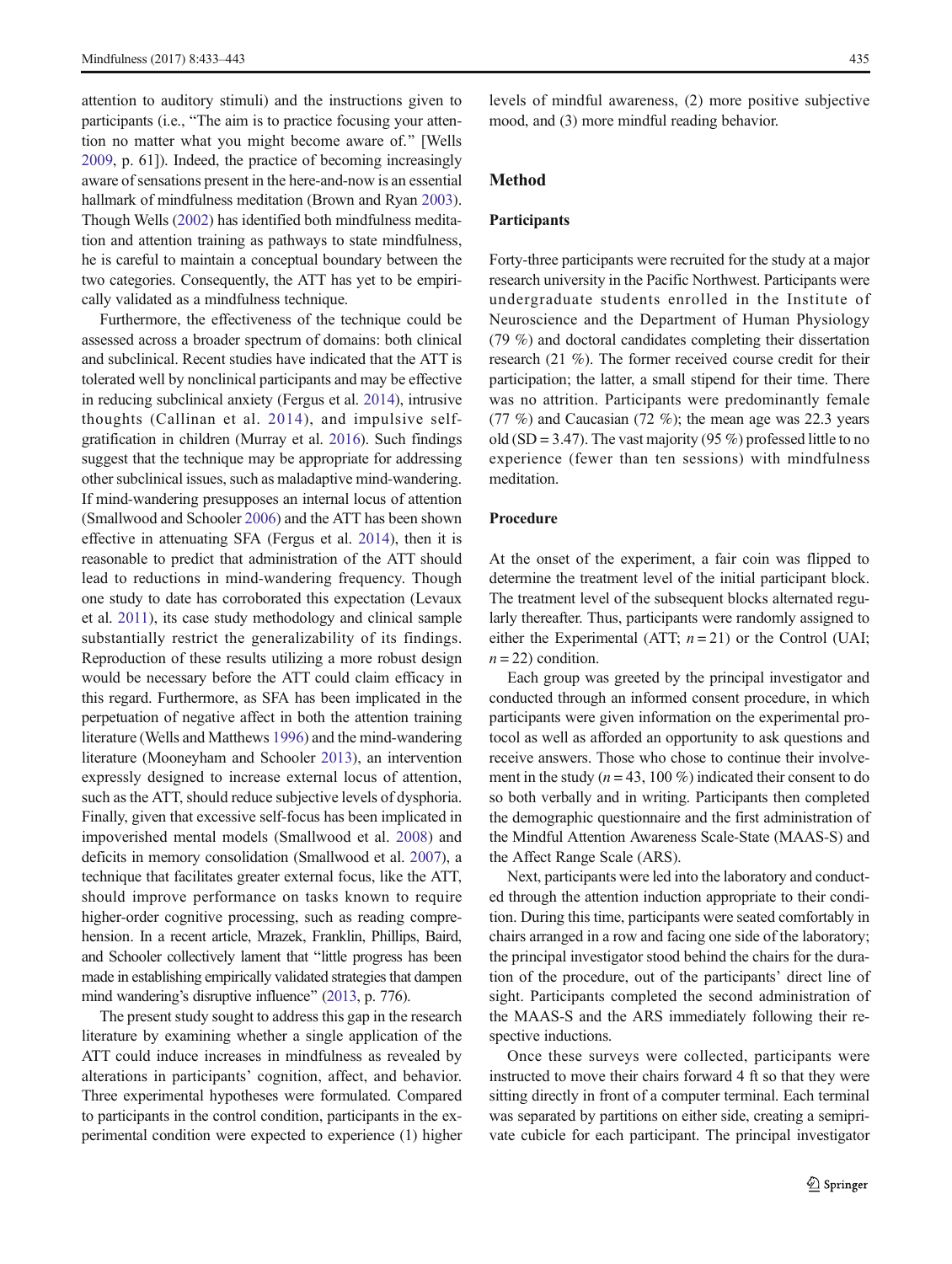then oriented the participants to the word-by-word text progression task (MWRA). Participants were afforded as much time to read the story as necessary.

# **Measures**

Attention Training Technique The attention training technique (ATT) is a 12-min listening exercise. Its purpose, communicated as a rationale before its application, is to promote a sense of self-efficacy in the metacognitive control of mental processes by facilitating a shift from a self-focus to an external locus of attention (Wells [2009](#page-10-0)).

The ATT is comprised of three stages: a selective attention exercise, an attention switching exercise, and a simultaneous attention exercise. The stimuli utilized were a mixture of organic (i.e., the researcher's voice, ambient noises) and mechanical (i.e., the beat of a metronome, a recording of a singing bowl) sounds. The present study implemented the technique as designed by Wells with two important alterations. First, the procedure was administered to small groups (up to five participants), rather than to successive individuals. Second, the ATT was administered in a single application, rather than in multiple applications over time. Both the rationale and the application of the technique were rehearsed and standardized.

Unfocused Attention Induction The unfocused attention induction (UAI) is a 12-min activity designed to encourage a state of consciousness in which sustained attention to a single external stimulus or internal cognitive object is unlikely. Participants are requested to think about whatever comes to mind for the duration of the activity.

Mindful Attention Awareness Scale This is a brief, self-report questionnaire designed to measure participants' current experience of mindful attention to the present moment using a 7-point Likert scale (Brown and Ryan [2003\)](#page-9-0). Lower total scores correspond to higher levels of state mindfulness. The MAAS-S has been validated for use with undergraduate populations and has excellent internal consistency (Cronbach's  $\alpha$  = .92).

Affect Range Scale The Affect Range Scale (ARS) is a single-item, 21-point Likert scale designed to determine participants' current affective state. Responses ranged from extremely negative  $(-10:$  "The worst I've ever felt") to extremely positive  $(+10:$  "The best I've ever felt"), with a neutral median (0: "Neither good nor bad").

Mind Wandering Reading Algorithm Developed by Franklin et al. ([2011](#page-9-0)), the Mind Wandering Reading Algorithm (MWRA) is a software program designed to detect the incidence of off-task thinking during a word-by-word reading exercise. By measuring subtle differences in text

progression rate, the MWRA is able to identify the likely incidence of mind-wandering in subjects when their reading rates fail to slow during relatively difficult text passages.

Participants read a narrative presented one word at a time on a computer screen. In order to progress to the next word in the narrative, participants were instructed to depress the space bar. The amount of time that elapsed between consecutive depressions was considered the "reaction time" for the word currently presented on the screen; "reading rate" was a running average of consecutive reaction times across specified continua. Reading rate was measured both globally, as participants' average reaction time for the entire narrative up to that point and, locally, as participants' average reaction time for a running subsection of the last ten consecutive words. "Fast" reading was defined as a local reaction time (LRT) less than .55 times the global reaction time  $(GRT)$ ; "slow" reading was defined as an LRT more than 1.3 times the GRT and less than 1.75 times the GRT.

Text difficulty was established by first assigning three categorical values to every word in the narrative. Words were classified in terms of their word length (long  $= 1/\text{short} = 0$ ; long: four letters or more), number of syllables (many  $= 1$ /few  $= 0$ ; many: two syllables or more), and familiarity (low  $= 1/$ high  $= 0$ ; low: missing from or indicated as "unfamiliar" in the Medical Research Council Psycholinguistic Database). These values were then used to calculate an average difficulty score, between  $0$  and  $1$ , for every word in the text. "Difficult" passages were identified as running subsections of ten consecutive words with a cumulative average difficulty score of .45 or above.

If participants' reaction times failed to slow (1.3GRT < LRT < 1.75GRT) during difficult text passages (running subsection difficulty score  $\geq$  .45), readers were probably engaging in off-task thinking. The rationale for this prediction was predicated on the assumption that difficult passages contain relatively more complicated visual, phonological, and semantic information that should collectively increase participants' processing times due to the elevated cognitive load, which, in turn, should lengthen participants' reaction times during those narrative subsections. If this did not occur, it was supposed that readers were not attending properly to the text and, consequently, mind-wandering.

The researchers tested the validity of these assumptions by programming the MWRA to issue a thought probe to subjects during periods of fast or slow reading. The probe, a single question on a 5-point Likert scale ( $5 = \text{``completely on unre--}$ lated concerns^), was designed to ascertain subjects' locus of thought when engaging in "abnormal" reading behavior. By combining the algorithm's mind-wandering predictions with the probe-caught data, the researchers found that reading rate tended to increase during periods of off-task thinking. Furthermore, they discovered that the MWRA was able to identify mind-wandering episodes with significant accuracy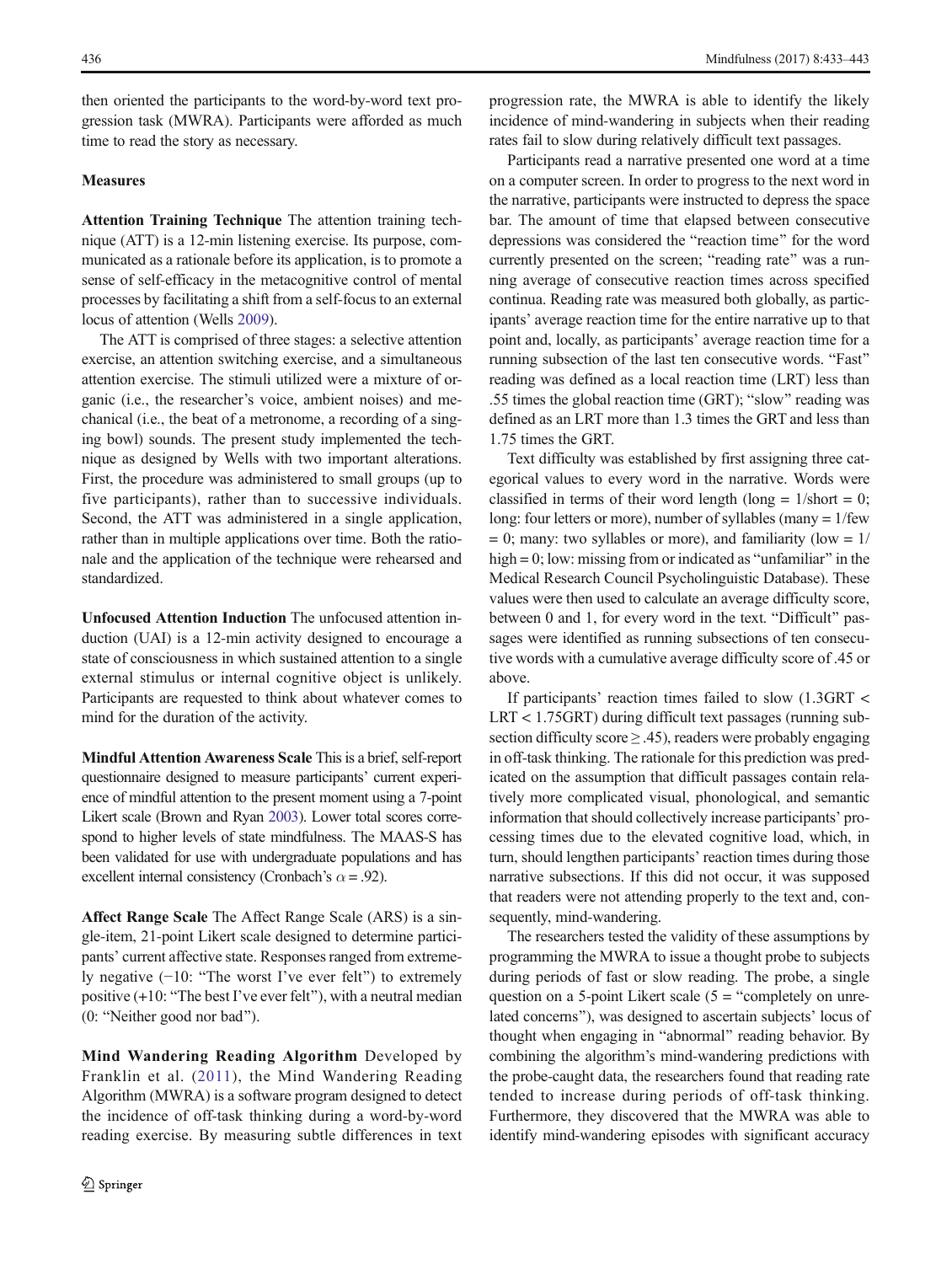$(p = .01, d = .71)$ . In fact, the algorithm was able to predict participants' locus of attention 72 % of the time  $(p < .001, )$ 95 % CI =  $66.4-77.0$  %). Consequently, the MWRA was selected as a measure of mind-wandering frequency by virtue of its substantial criterion validity and its proven ability to reliably detect incidences of mind-wandering covertly.

The present study retained the operational definitions of fast and slow reading as well as the definition of a difficult text passage formulated by Franklin et al. [\(2011](#page-9-0)). However, "mind-wandering" was defined more conservatively in the present study. Whereas the previous researchers considered a mind-wandering episode to have occurred whenever participants' LRTs failed to slow to a certain rate relative to their GRTs during difficult text passages (mind-wandering episode: LRT < 1.3GRT or 1.75GRT < LRT), the principal investigator only considered a mind-wandering episode to have occurred whenever participants' LRTs were unusually fast or unusually slow relative to their GRTs (mind-wandering episode: LRT < .55GRT or 1.75GRT < LRT). For example, participants reading difficult passages at their average overall reading rate would be classified as mind-wandering under the previous, but not the current definition. The more restrictive definition of mind-wandering utilized in the present study should be less sensitive to the incidence of mind-wandering episodes, thereby mitigating the risk of false positives. It also conceptualizes mind-wandering as occurring on a continuum, which is consistent with the explicit thought probes utilized by the makers of the MWRA to validate its sensitivity to the phenomenon (Franklin et al. [2011\)](#page-9-0). Figure [1](#page-5-0) graphically demonstrates the capacity of the MWRA to discern mindful reading from mindwandering.

The text utilized by the MWRA was a shortened version (5129 words) of "The Red-Headed League" by Conan-Doyle (1892[/2001\)](#page-9-0).

#### Data Analyses

Given the stated hypotheses of the study, repeated measures analyses of variance (rANOVA) were selected to determine potential treatment  $\times$  time interaction effects with respect to both MAAS-S and ARS scores. Since the MWRA was only administered to each participant once, an analysis of variance (ANOVA) was selected to evaluate between-group differences on this measure. All analyses were conducted using the Statistical Package of the Social Sciences (SPSS).

# Results

The random assignment process was successful. Difference of means  $t$  tests revealed no significant between-group differences on any of the demographic variables or on preinduction ARS scores; however, between-group differences on

preinduction MAAS-S scores were significant. Participants in the control condition initially presented as substantially more mindful than did participants in the experimental condition,  $t(41) = -1.98$ ,  $p = .05$ . Consequently, preinduction MAAS-S scores were included as covariates in subsequent analyses.

Given the vast number of words (360) that conformed to the original definition of difficult as defined in the "Method" section (i.e., text difficulty  $\geq$  0.45), frequency of mindwandering episodes was calculated using the following procedure. First, the original 5129-word text was divided into blocks every 250 words. This resulted in the creation of 21 nearly-equal blocks of 250 words each (the 21st block containing the final 129 words), 20 of which contained at least one difficult word. Then, a random number generator was used to select one difficult word to serve as a representative data point from among all the difficult words in each of the 20 eligible text blocks. In this way, frequency of mind-wandering episodes was recalibrated as a continuous numerical variable with a range of 0 to 20. Given the relatively small sample size of the present study, such a transformation allowed for the effective utilization of the MWRA data.

All post-induction-dependent variables were subjected to a multivariate analysis of covariance (MANCOVA), with preinduction MAAS-S scores as covariates. The MANCOVA revealed significant between-group differences on the set of all post-induction-dependent variables, Wilks'  $\Lambda = 0.66$ ,  $F(4)$ , 37) = 4.84,  $p = .003$ ,  $\eta_p^2 = .34$ . No assumptions regarding homogeneity of error variances were violated. This finding provided justification for subsequent analyses to determine the unique contribution of each of the dependent variables to the overall between-group difference. Given that the study's experimental hypotheses included specific directions of change, one-tailed tests were utilized to assess the accuracy of these predictions.

First, an analysis of covariance (ANCOVA) test using preinduction MAAS-S scores as covariates revealed significant between-group differences on postinduction MAAS-S scores in the hypothesized direction,  $F(1, 40) = 12.69$ ,  $p < .001$ ,  $\eta_p^2$  = .24. That is, postinduction state mindfulness scores were significantly lower in the experimental condition than in the control condition, indicating increased mindfulness, when controlled for preinduction state mindfulness scores. No assumptions regarding the homogeneity of error variances were violated. Figure [2](#page-5-0) presents these data visually.

Next, a  $2 \times 2$  (treatment  $\times$  time) repeated measures ANCOVA (rANCOVA) was conducted to determine the effect of these independent variables on ARS scores using preinduction MAAS-S scores as covariates. Although the main effect of time on ARS scores was not significant, the rANCOVA revealed both a significant main effect of treatment, Wilks'  $\Lambda = 0.93$ ,  $F(1, 40) = 2.88$ ,  $p = .05$ ,  $\eta_p^2 = .07$ , and a significant treatment  $\times$  time interaction, Wilks'  $\Lambda$  =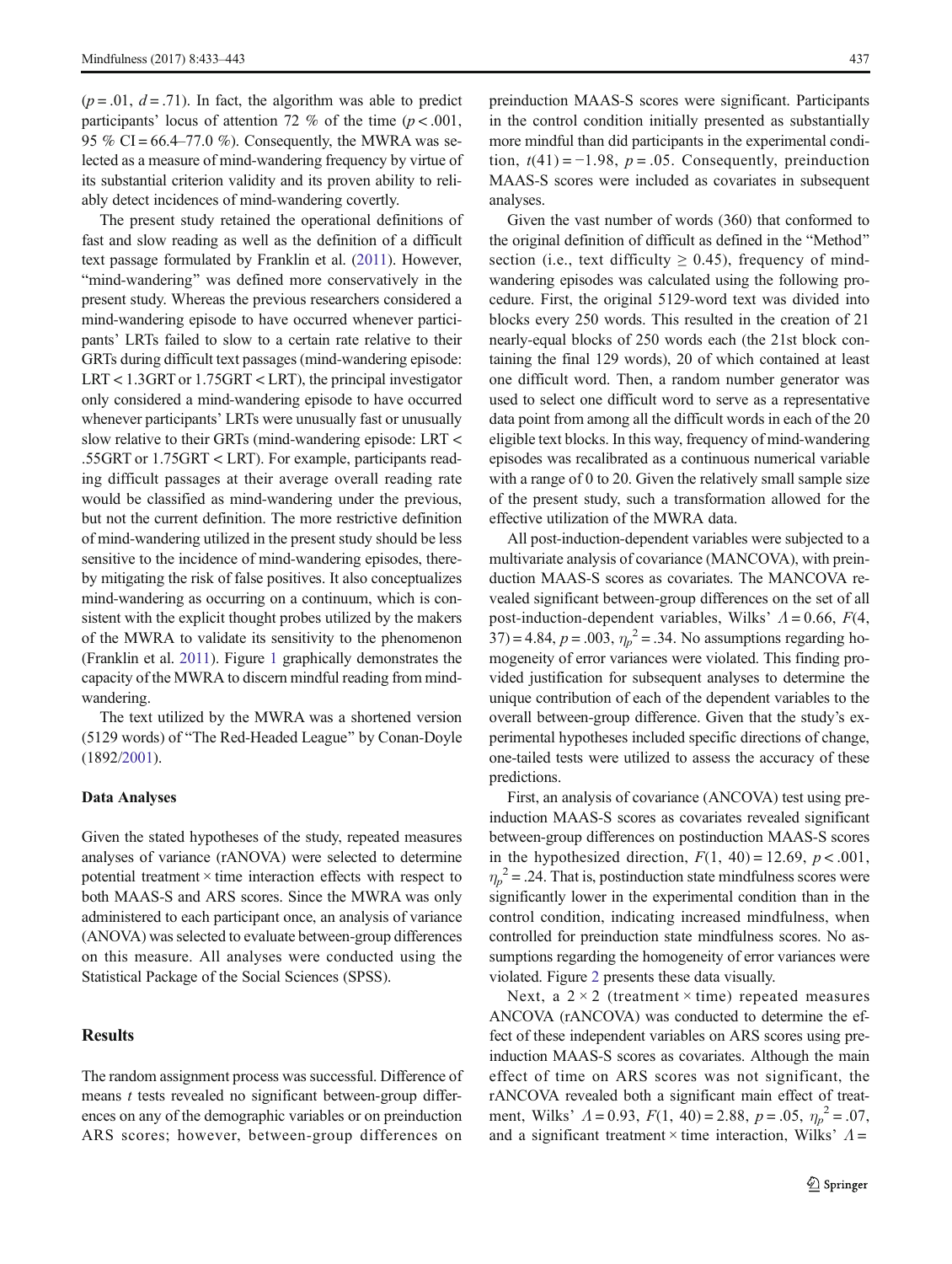<span id="page-5-0"></span>

Fig. 1 Locus of attention as a function of local reaction times. This figure illustrates how the Mind Wandering Reading Algorithm (MWRA) identifies a mind-wandering episode (MWE). When a reader's local reaction time (LRT) is unusually fast or unusually slow relative to that reader's global reaction time (GRT) when presented with a lexical prompt of sufficient difficulty (difficulty score  $\geq$ .45), then that reader is assumed to be engaged in mindless reading (MWE: LRT < .55GRT or 1.75GRT < LRT). In the above figure, the y-axis represents LRT as a percentage of GRT for two representative participants. Of the six lexical prompts presented, "another" and "instant" exceed the "difficult" threshold (scores of .46 and .50, respectively). Consequently, the MWRA would identify participant 1 as reading mindfully and participant 2 as mind-wandering during these data points

Fig. 2 Mean MAAS-S scores as a function of time and treatment level. ANCOVA revealed a significant ( $p < .001$ ) difference in mean postinduction Mindful Attention Awareness Scale-State (MAAS-S) scores between attention training technique (ATT) and unfocused attention induction (UAI) treatment levels when controlled for preinduction MAAS-S scores. Bars represent 95 % confidence interval values. Lower MAAS-S scores correspond to higher state mindfulness



# Mean MAAS-S scores as a function of time and treatment level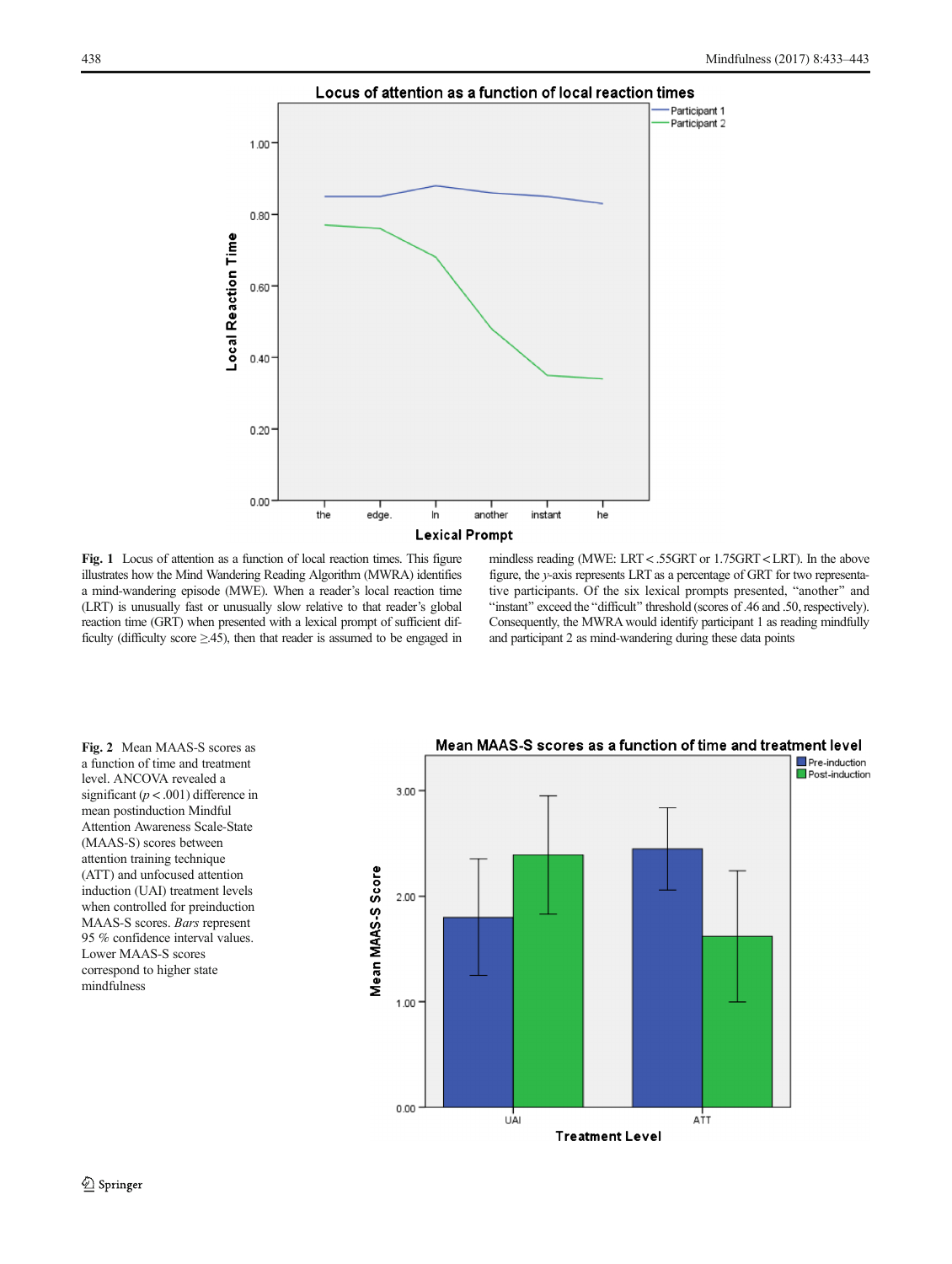0.88,  $F(1, 40) = 5.44$ ,  $p = .01$ ,  $\eta_p^2 = .12$ , on this dependent variable. This indicated that postinduction ARS scores not only were significantly higher in the experimental condition but also differentially changed across time relative to the control condition as well. No assumptions regarding either the homogeneity of covariance matrices or the homogeneity of variances (sphericity) were violated. Figure 3 presents these data visually.

Finally, an ANCOVA examining between-group differences on frequency of mind-wandering episodes during the reading task using preinduction MAAS-S scores as covariates returned nonsignificant results,  $F(1, 40) = 1.43$ ,  $p = .12$ ,  $\eta_p^2 = .03$ . However, follow-up analyses revealed that data collected from the experimental condition were sufficiently skewed (skewness = 1.35 [.50], kurtosis =  $1.08$  [.97]) to violate the assumption of normality required for a reliable ANCOVA analysis, Shapiro-Wilk = .83,  $df = 21$ ,  $p = .002$ . As a result, an independent samples Mann-Whitney U test was conducted. As a nonparametric test, the Mann-Whitney U does not require within-group data to be normally distributed (Savage [1957](#page-10-0)). Mean rank between-group differences in frequency of mind-wandering episodes were significant,  $U(41) = 154.50$ ,  $Z = -1.87$ ,  $p = .03$ . This finding indicates that, as measured by the MWRA, substantially more participants in the experimental condition (median = 2) experienced low frequencies of mind-wandering episodes than did

participants in the control condition (median  $= 5$ ). Indeed, if the median number of mind-wandering episodes is utilized as a representative frequency for each of the groups, individuals who were administered the ATT exhibited 60 % fewer abnormal reading patterns indicative of mind-wandering during difficult text passages than did those who were not. Figure [4](#page-7-0) presents these data visually.

## Discussion

The data collected over the course of the experiment were consistent with the study's primary hypotheses. Participants in the experimental condition reported significantly higher levels of state mindfulness than did participants in the control condition following their respective inductions. These findings offer empirical support for the ATT as a method capable of inducing significant elevations in state mindfulness. Such a conclusion is made all the more impressive given the brief duration of the technique, the single application of the procedure, and the relative inexperience of the participants involved. Furthermore, the effect size observed in the present study was medium-to-large (Cohen [1988\)](#page-9-0), indicating that a substantive modification had occurred. Consequently, it appears as though the single administration of the ATT is sufficient to provoke meaningful elevations in mindful



#### Mean ARS scores as a function of time and treatment level

Fig. 3 Mean ARS scores as a function of time and treatment level. rANCOVA revealed a significant main effect of treatment  $(p = .05)$  and a significant treatment  $\times$  time interaction effect ( $p = .01$ ) using preinduction mindfulness levels as covariates, indicating that mean Affect Response Scale (ARS) scores changed differentially between

attention training technique (ATT) and unfocused attention induction (UAI) treatment levels from preinduction to postinduction. Bars represent 95 % confidence interval values. Higher ARS scores correspond with more positive affect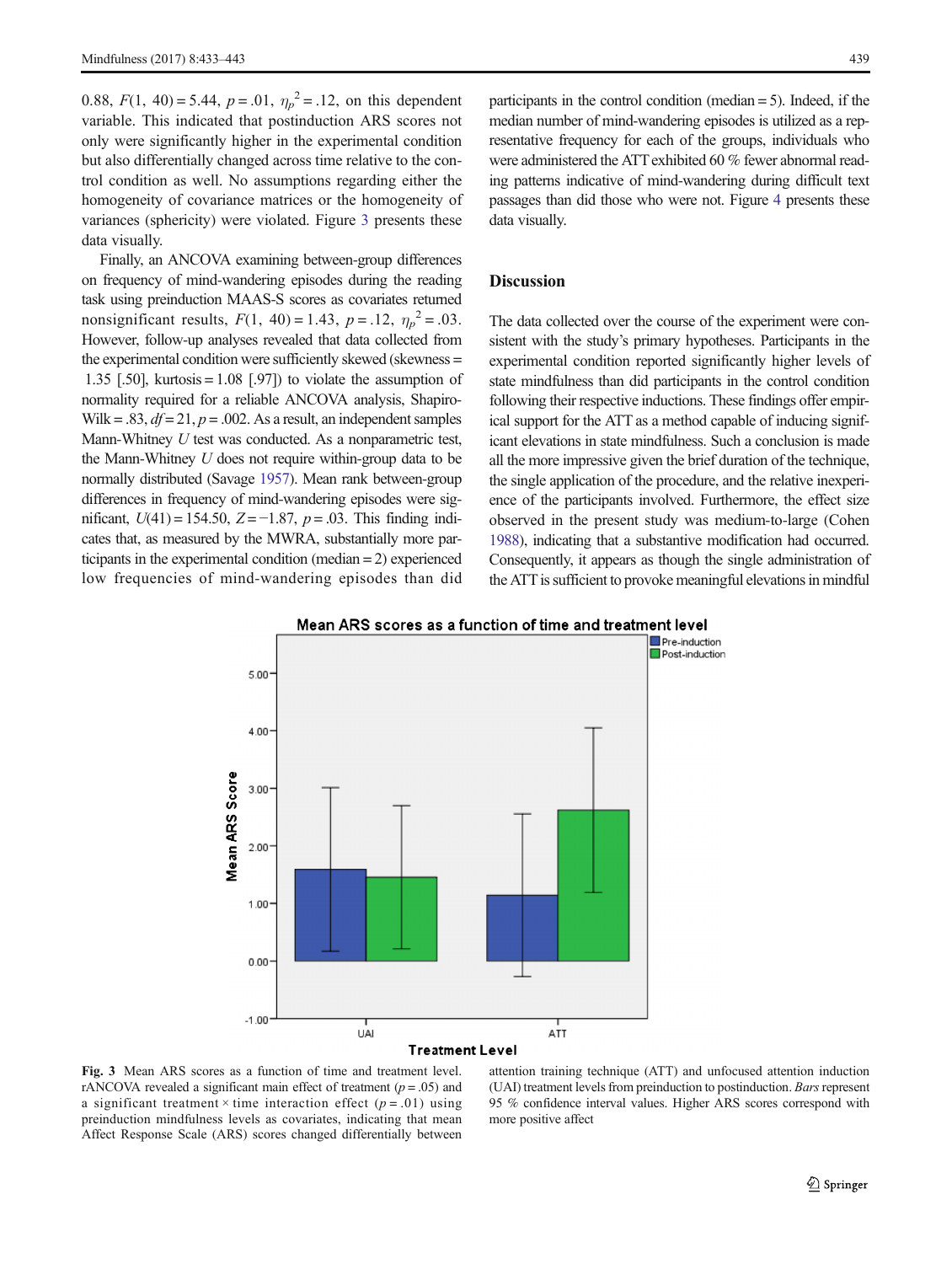#### Median mind-wandering frequencies by treatment level

<span id="page-7-0"></span>

Fig. 4 Median MWE frequencies by treatment level. Mean rank differences in mind-wandering episode (MWE) frequencies between unfocused attention induction (UAI) and attention training technique (ATT)

treatment levels were statistically significant  $(p = .03)$ . Bars represent 95 % confidence interval values

awareness in novice practitioners. Additionally, the technique appears to accord with the operational definition of mindfulness offered by Brown et al. [\(2007\)](#page-9-0). That is, the ATT encourages (1) nonjudgmental ("It doesn't matter if thoughts or feelings come into your mind," [Wells [2009,](#page-10-0) p. 61]), (2) awareness ("Try to be aware of all the sounds both inside and outside the room,^ [Wells  $2009$ , p.  $62$ ]), and  $(3)$  of the present moment ("Try to hear everything simultaneously,^ [Wells [2009,](#page-10-0) p. 62]). This conceptual alignment—in conjunction with the finding that participants who underwent the ATT reported higher levels of state mindfulness compared with both their own preinduction levels and the postinduction levels of participants who underwent a behavioral placebo—collectively makes a cogent argument for the ATT's classification as a mindfulness inductor.

Analysis of the differences in ARS scores similarly returned significant findings. Participants in the experimental condition reported more positive affect than did those in the control condition as a result of their exposure to the ATT, a finding strengthened by the disordinal between-group change across time. Furthermore, the observed effect size of the interaction was small-to-medium (Cohen [1988](#page-9-0)), suggesting that changes in affect were subjectively meaningful. Such a result provides further empirical support for the existence of a causal relationship between mindful awareness and positive affect, a relationship long recognized within the context of many spiritual and meditative traditions (Shonin et al. [2014](#page-10-0)).

Additionally, the observation of significant and differential change in mood between conditions across time attests to the effectiveness of the ATT in inducing more positive emotional states over and above simply "taking a break." This may be due to the relationship between nondirected idleness and default network activation (Christoff et al. [2009](#page-9-0)), itself associated with mind-wandering (Mason et al. [2007\)](#page-10-0), which has in turn been linked with depreciations in subjective well-being (Smallwood et al. [2007\)](#page-10-0). On the other hand, it may indicate some active component of the ATT itself. That participants felt better after only 12 min of listening mindfully to ambient sounds provides some indication of the power that attention wields over emotions. This is consistent with the model of cognition within which the ATT was developed, which maintains that excessive self-focus, a specific locus of attention, is an essential element undergirding manifestations of emotional dysfunction (Wells [2009\)](#page-10-0).

Finally, data analysis revealed significant between-group differences in the frequency of mind-wandering episodes. This finding indicates that participants who completed a brief mindful listening task were less likely to experience taskunrelated thoughts while reading difficult narrative passages than were participants who underwent a behavioral placebo. Furthermore, the intervention-duration to task-duration ratio was sufficiently low (approximately 1:4) to support the conclusion that the ATT may be a convenient way for individuals to focus their concentration prior to moderately long textbased exercises.

These results are relevant beyond the specific hypotheses of the present study. The empirical validation of the ATT as an intervention capable of reducing the incidence of mindwandering is a direct response to a call for additional strategies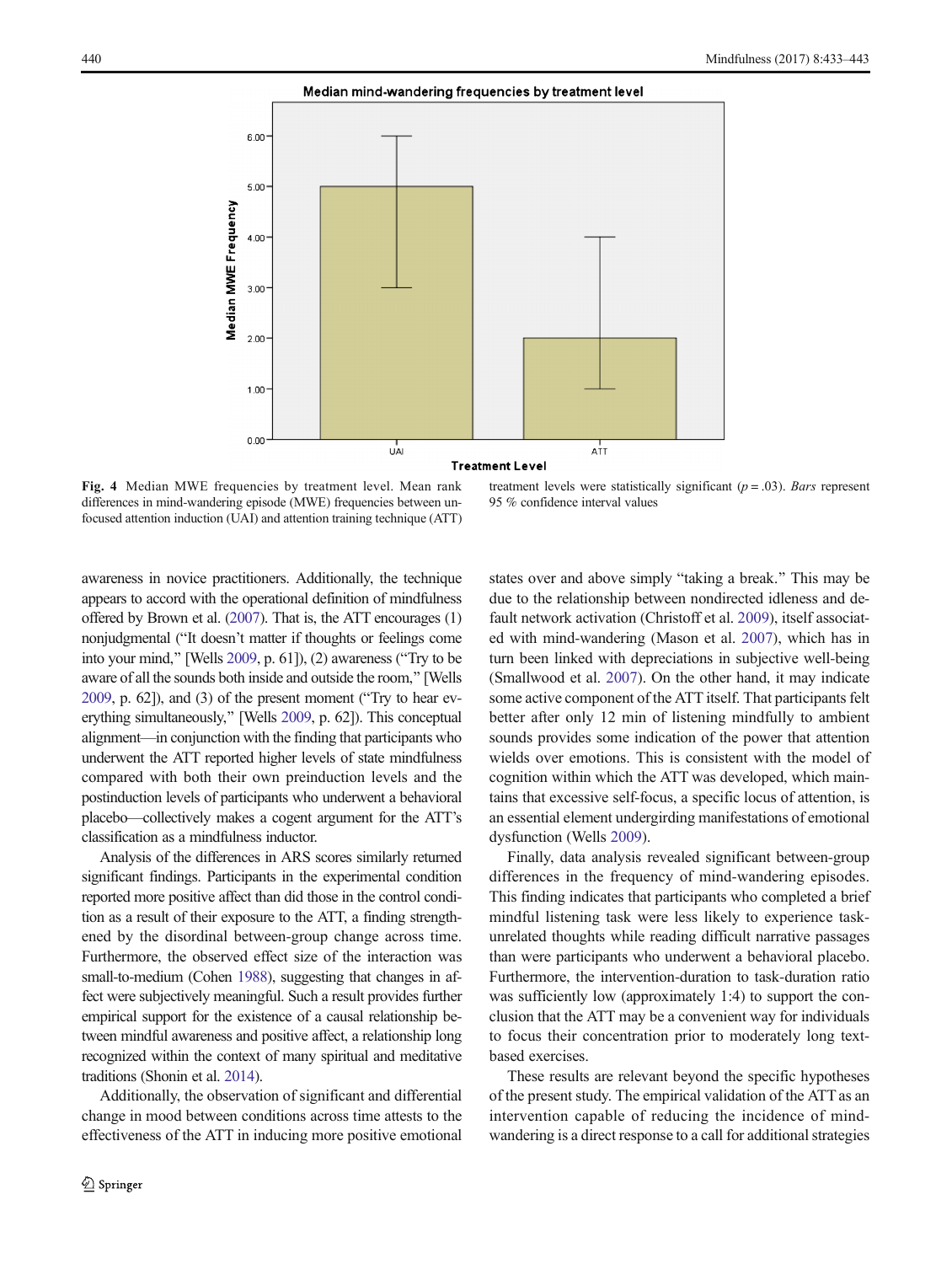that can serve precisely this function (Mrazek et al. [2013](#page-10-0)). Additionally, given the present study's demonstration that the ATT is an effective inductor of mindful awareness, these findings collectively extend the conclusions of Fergus et al. [\(2014\)](#page-9-0), who recently established that the technique operates according to its putative mechanism: the reduction of SFA levels. The results presented herein regarding the ATT's effect on attention, however, are arguably more robust, as they are derived from both multi-method assessments (i.e., self-report surveys and behavioral analyses) and validated, multi-item measures (i.e., the MAAS-S). It appears as though the ATT may achieve its therapeutic effect not merely by encouraging an external locus of attention but by inducing a heightened state of mindful awareness as well. Finally, although the present study may be the first to empirically link the ATT with mindfulness, it is far from the first to demonstrate the connection between mindfulness and mind-wandering. Indeed, the conclusions presented herein conform to the theory-based observation that "mindfulness may well be the antidote to mind wandering" (Mooneyham and Schooler [2013](#page-10-0), p. 16). However, in light of evidence that not all populations respond positively to interventions explicitly designed to facilitate mindful awareness (Crane and Williams [2010](#page-9-0)), the present results suggest that the ATT may be a useful alternative pathway to this beneficial state of mind.

The findings of the present study also provide additional support for the growing consensus that mood is significantly affected by fluctuations in attention. Though temporal precedence is not a monolithic factor (Ruby et al. [2013](#page-10-0)), there is evidence to suggest that mind-wandering may reliably precede increases in dysphoria. The present study has determined that the logical inverse is also a valid proposition, that is not mind-wandering (mindfulness) may reliably precede not unhappiness (elevated mood). This conclusion extends the results of previous studies, which have identified significant correlative relationships between mindfulness and subjective well-being (Lyvers et al. [2014\)](#page-10-0). Demonstration of the causal effect of state mindfulness on mood may help to substantiate the effectiveness of mindfulness-based interventions in treating affective dysregulation (Lynch et al. [2006](#page-10-0)).

The present study is not without its limitations. Foremost among them is the study's small sample size and, thus, its modest power. Notwithstanding this liability, however, the present study does represent an improvement over the samples of previous research assessing the ATT as independent variable (median = 23, ten studies) and may, therefore, be considered a meaningful contribution to the extant literature. Replication of the mindfulness-inducing properties of the ATT using a larger sample and independent researchers is encouraged.

Furthermore, though the MWRA has previously been validated as a highly specific, covert detector of both on-task and off-task thinking while reading, it does suffer from a few intrinsic liabilities that limit the generalizability of the present study's conclusions. First, the MWRA is a specific, though not entirely sensitive measure of mind-wandering. Indeed, it was designed to detect off-task thinking at its most unambiguous: as extremely abnormal response patterns during the most linguistically complex narrative passages. The capacity of the MWRA to identify participants' locus of attention during periods of reduced cognitive effort is necessarily limited. Additionally, as a word-by-word text progression exercise, the MWRA is not entirely ecologically valid as a reading task. The unusual format of the activity may have introduced potentially confounding elements into the experimental procedure. For example, as unfamiliar stimuli tend to increase the allocation of attentional resources (Mason et al. [2007\)](#page-10-0), the novelty of the MWRA itself may have induced higher than average rates of on-task thinking. The possibility remains that the allocation of attention during a more traditional reading task may be qualitatively different than that observed during the MWRA. It is also conceivable, if unlikely, that reading rates assessed by the MWRA might have systematically differed between conditions for reasons other than attentional allocation (e.g., boredom versus excitement at reading certain passages). Further investigation of the ATT with other behavioral measures of attention is recommended.

Finally, the participants who constituted the sample restrict the generalizability of the study's conclusions. Though large-scale experience-sampling studies (Killingsworth and Gilbert [2010](#page-9-0)) have returned the finding that mind-wandering is ubiquitous across major demographic variables, it cannot therefore be assumed that incidence rates are identical across gender, ethnicity, and socioeconomic status. Indeed, differential mind-wandering frequencies have already been observed between young adults and old-old adults (75–85 year-olds), with the latter cohort reporting significantly fewer probe-caught episodes during a vigilance task (Zavagnin et al. [2014\)](#page-10-0). Given the finding that dysphoria is associated with higher incidence rates of mind-wandering (Smallwood et al. [2009](#page-10-0)) and the epidemiological data that indicate prevalence rates of depression are elevated among historically disempowered populations like women (American Psychiatric Association [2013\)](#page-9-0), it would be surprising if rates of mind-wandering were identical across demographics. As research has ascertained that the content of off-task thinking is most often related to everyday concerns (Kane et al. [2007](#page-9-0)), then disadvantaged individuals would presumably also exhibit higher rates of mind-wandering—not as a consequence of their specific identities per se, but as a result of the stress associated with navigating a potentially antagonistic dominant culture (Williams and Greenleaf [2012\)](#page-10-0). In fact, research has already demonstrated that mind-wandering incidents increase in the wake of stereotype threat (Mrazek et al. [2011\)](#page-10-0). As a result, data collected from this relatively privileged, predominantly Caucasian sample of university students cannot be taken to represent behavior typical across humanity.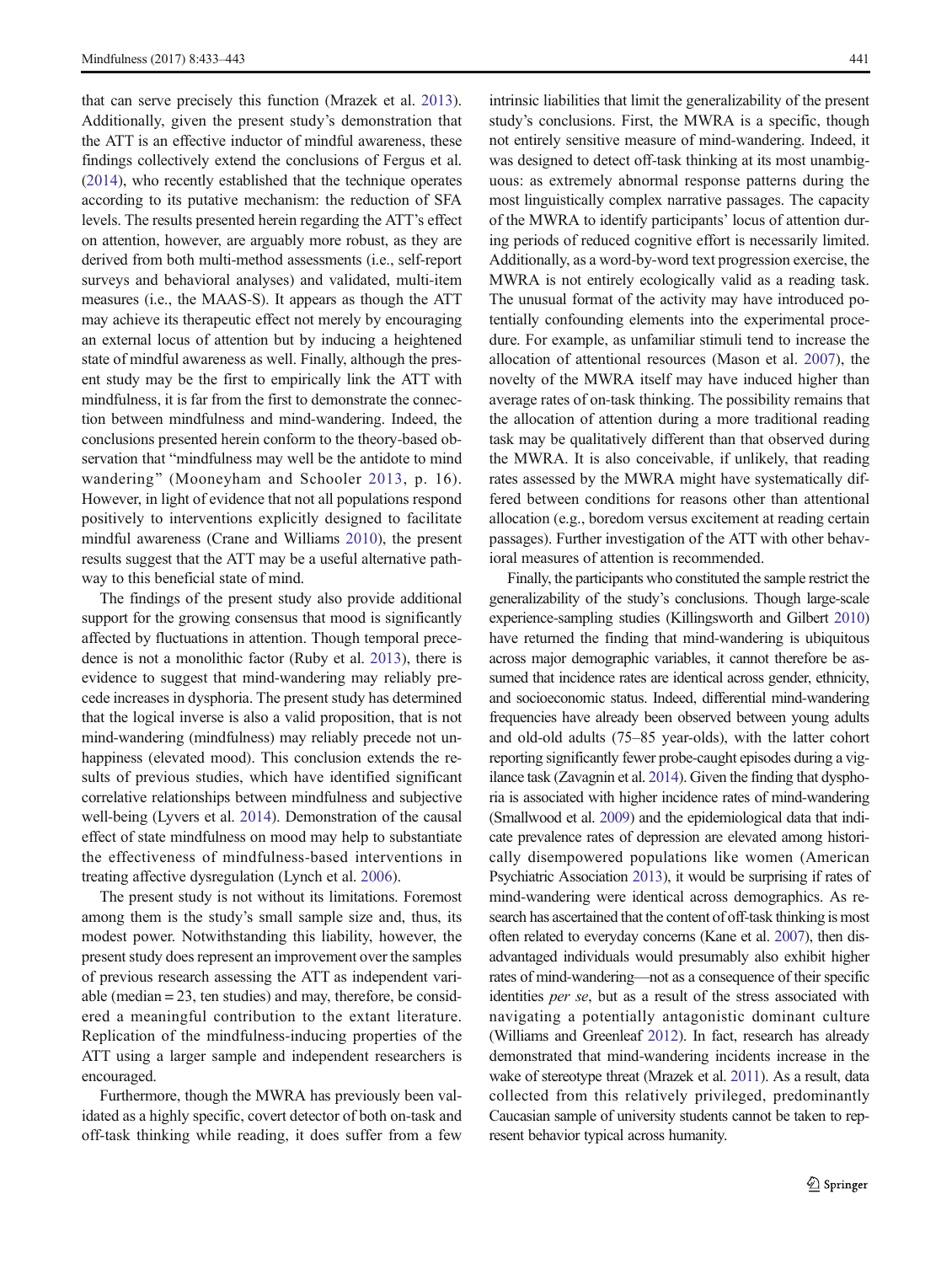<span id="page-9-0"></span>Results of the present study suggest multiple pathways of further inquiry. For example, though the data indicate that the single application of a brief mindfulness exercise is sufficient to induce significant elevations in mood and mindful awareness in participants relative to a behavioral placebo, a repeated measures design could subsequently be utilized to determine whether these improvements can be intensified by spaced rehearsal. Although previous research utilizing such a design has determined that the gains attributable to the ATT tend to aggregate over time, these studies focused on the amelioration of psychopathological symptoms within a clinical population (e.g., Valmaggia et al. [2007\)](#page-10-0). Nonclinical populations, presumably closer to optimal levels of functioning, may encounter a ceiling effect with respect to the ATT's capacity to influence mood and mindfulness not commonly observed in clinical populations.

Finally, given the observed ability of the ATT to induce elevations in mindful awareness—which is associated with greater focus, consistent attention, and task perseverance (Brown et al. 2007)—experimental examination of the technique's efficacy in ameliorating attention deficit hyperactivity disorder (ADHD) symptoms seems warranted. The ATT has already demonstrated the ability to positively influence the symptom constellations of disorders in several different diagnostic categories. Where attention training capable of attenuating the symptoms of ADHD as well, then individuals unwilling or unable to tolerate the side effect profiles of psychopharmacological interventions would have recourse to a medically safe, no-cost, and empowering alternative to treatment as usual.

Acknowledgments The authors are greatly indebted to Dr. Michael Franklin at the University of California, Santa Barbara and Dr. Adrian Wells at the University of Manchester. Without their gracious permission to use the mind-wandering algorithm and the attention training technique, respectively, this study could not have been realized. Their contributions were indispensable and appreciated. The authors would also like to express their gratitude for Wayne Manselle, Research Assistant at the University of Oregon, whose diligence and conscientiousness were essential to the execution of the experiment. Finally, the authors would like to recognize the support and guidance of Dr. Danny Wedding at the American University of Antigua, who served on the committee of the first author's dissertation from which the present article was largely distilled. His encouragement and expertise were invaluable at all stages of the editorial process.

#### Compliance with Ethical Standards

Conflict of Interest The authors declare that they have no conflict of interests.

## **References**

- American Psychiatric Association. (2013). Diagnostic and statistical manual of mental disorders: DSM-5 (5th ed.). Washington, D.C.: Author.
- Brown, K. W., & Ryan, R. M. (2003). The benefits of being present: mindfulness and its role in psychological well-being. Journal of

Personality and Social Psychology, 84(2), 822–848. doi[:10.1080](http://dx.doi.org/10.1080/10478400701598298) [/10478400701598298.](http://dx.doi.org/10.1080/10478400701598298)

- Brown, K. W., Ryan, R. M., & Creswell, J. D. (2007). Mindfulness: theoretical foundations and evidence for its salutary effects. Psychological Inquiry, 18(4), 211–237. doi:[10.1080](http://dx.doi.org/10.1080/10478400701598298) [/10478400701598298.](http://dx.doi.org/10.1080/10478400701598298)
- Callinan, S., Johnson, D., & Wells, A. (2014). A randomised controlled study of the effects of the attention training technique on traumatic stress symptoms, emotional attention set shifting and flexibility. Cognitive Therapy and Research. doi[:10.1007/s10608-014-9634-8](http://dx.doi.org/10.1007/s10608-014-9634-8).
- Carriere, J. S. A., Cheyne, J. A., & Smilek, D. (2008). Everyday attention lapses and memory failures: the affective consequences of mindlessness. Consciousness and Cognition: An International Journal, 17(3), 835–847. doi[:10.1016/j.concog.2007.04.008](http://dx.doi.org/10.1016/j.concog.2007.04.008).
- Chambers, R., Lo, B. C. Y., & Allen, N. B. (2008). The impact of intensive mindfulness training on attentional control, cognitive style, and affect. Cognitive Therapy and Research, 32(3), 303–322. doi:[10.1007/s10608-007-9119-0](http://dx.doi.org/10.1007/s10608-007-9119-0).
- Christoff, K., Gordon, A. M., Smallwood, J., Smith, R., & Schooler, J. W. (2009). Experience sampling during fMRI reveals default network and executive system contributions to mind wandering. Proceedings of the National Academy of Sciences of the United States of America, 106(21), 8719–8724. doi:[10.1073/pnas.0900234106.](http://dx.doi.org/10.1073/pnas.0900234106)
- Cohen, J. (1988). Statistical power analysis for the behavioral sciences (2nd ed.). New Jersey: Lawrence Erlbaum.
- Conan-Doyle, A. (2001). The red-headed league. In E. Glinert (Ed.), The adventures and memoirs of Sherlock Holmes (pp. 45–68). London: Penguin (Original work published 1892).
- Crane, C., & Williams, J. M. G. (2010). Factors associated with attrition from mindfulness-based cognitive therapy in patients with a history of suicidal depression. Mindfulness, 1(1), 10–20. doi:[10.1007](http://dx.doi.org/10.1007/s12671-010-0003-8) [/s12671-010-0003-8](http://dx.doi.org/10.1007/s12671-010-0003-8).
- Deng, Y., Li, S., & Tang, Y. (2014). The relationship between wandering mind, depression, and mindfulness. Mindfulness, 5(2), 124–128. doi:[10.1007/s12671-012-0157-7.](http://dx.doi.org/10.1007/s12671-012-0157-7)
- Fergus, T. A., & Bardeen, J. R. (2016). The attention training technique: a review of a neurobehavioral therapy for emotional disorders. Cognitive and Behavioral Practice. doi:[10.1016/j.cbpra.2015.11.001.](http://dx.doi.org/10.1016/j.cbpra.2015.11.001)
- Fergus, T. A., Wheless, N. E., & Wright, L. C. (2014). The attention training technique, self- focused attention, and anxiety: a laboratory-based component study. Behaviour Research and Therapy, 61, 150–155. doi:[10.1016/j.brat.2014.08.007.](http://dx.doi.org/10.1016/j.brat.2014.08.007)
- Franklin, M. S., Smallwood, J., & Schooler, J. W. (2011). Catching the mind in flight: using behavioral indices to detect mindless reading in real time. Psychonomic Bulletin & Review, 18(5), 992–997. doi:[10.3758/s13423-011-0109-6](http://dx.doi.org/10.3758/s13423-011-0109-6).
- Holas, P., & Jankowski, T. (2013). A cognitive perspective on mindfulness. International Journal of Psychology, 48(3), 232–243. doi:[10.1080/00207594.2012.658056](http://dx.doi.org/10.1080/00207594.2012.658056).
- Kane, M. J., Brown, L. H., McVay, J. C., Silvia, P. J., Myin-Germeys, I., & Kwapil, T. R. (2007). For whom the mind wanders, and when: an experience-sampling study of working memory and executive control in daily life. Psychological Science, 18(7), 614–621. doi:[10.1111/j.1467-9280.2007.01948.x](http://dx.doi.org/10.1111/j.1467-9280.2007.01948.x).
- Killingsworth, M. A., & Gilbert, D. T. (2010). A wandering mind is an unhappy mind. Science, 330(6006), 932. doi[:10.1126/science.1192439](http://dx.doi.org/10.1126/science.1192439).
- Kuyken, W., Weare, K., Ukoumunne, O.C., Vicary, R., Motton, N., Burnett, R., … Huppert, F. (2013). Effectiveness of the mindfulness in schools programme: non-randomised controlled feasibility study. The British Journal of Psychiatry, 203(2), 126–131. doi[:10.1192](http://dx.doi.org/10.1192/bjp.bp.113.126649) [/bjp.bp.113.126649](http://dx.doi.org/10.1192/bjp.bp.113.126649).
- Levaux, M., Laroi, F., Offerlin-Meyer, I., Danion, J., & Van der Linden, M. (2011). The effectiveness of the attention training technique in reducing intrusive thoughts in schizophrenia: a case study. Clinical Case Studies, 10(6), 466–484. doi:[10.1177/1534650111435696](http://dx.doi.org/10.1177/1534650111435696).